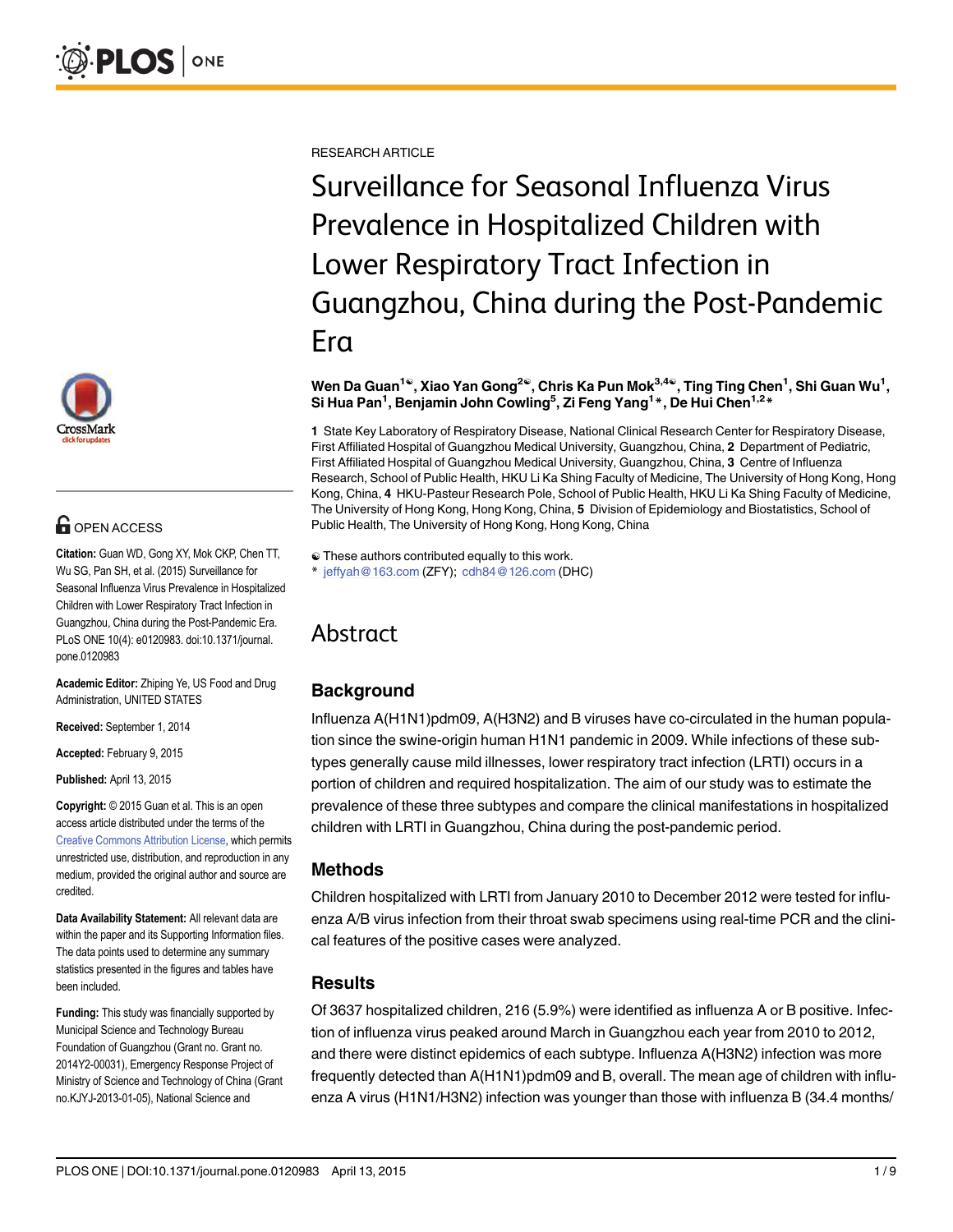<span id="page-1-0"></span>

Technology Major Project of the Ministry of Science and Technology of China (Grant no. 2014ZX10004006). CKPM and BC were supported by funding by grant AoE/M-12/06 from the University Grants Committee, Hong Kong.

Competing Interests: The authors declare that coauthor Benjamin Cowling is a PLOS ONE Editorial Board member. This does not alter the authors' adherence to PLOS ONE Editorial policies and criteria.

32.5 months versus 45 months old; p<0.005). Co-infections of influenza A/B with mycoplasma pneumoniae were found in 44/216 (20.3%) children.

#### **Conclusions**

This study contributes the understanding to the prevalence of seasonal influenza viruses in hospitalized children with LRTI in Guangzhou, China during the post pandemic period. High rate of mycoplasma pneumoniae co-infection with influenza viruses might contribute to severe disease in the hospitalized children.

#### Introduction

In March and April of 2009, cases of human infection with the swine origin human H1N1 influenza A virus were first detected in North America [[1,](#page-6-0)[2\]](#page-7-0). During the early outbreak, patients with confirmed influenza A(H1N1)pdm09 tended to present with relatively severe clinical symptoms such as respiratory failure and multiple organ damage  $[2-4]$  $[2-4]$  $[2-4]$  $[2-4]$ . However, a majority of cases were subsequently found to show a mild course of disease similar to the seasonal influenza virus infection  $[5]$  $[5]$  $[5]$ . In August 2010, the World Health Organization declared the start of the post-pandemic phase [\[6](#page-7-0)]. Infection with the influenza A(H1N1)pdm09 virus was first reported in China on May 11, 2009 and increased community transmission of this subtype was observed subsequently with a peak in activity in November 2009  $[4]$ .

It has been known that influenza A(H1N1)pdm09, A(H3N2) and B viruses have continued to circulate in populations after the pandemic period. A number of reports have documented the burden of influenza in the post-pandemic period from different countries  $[7-10]$  $[7-10]$  $[7-10]$ . However, there is very limited data on the contribution of influenza virus to the burden of hospitalization in children in China. Report showed that approximately 70% of hospitalized patients with influenza infection in severe acute respiratory infection (SARI) cases were children under 5 years old [\[8](#page-7-0)]. Children with influenza infection usually present with upper respiratory tract infection symptoms. However, some of them developed lower respiratory tract infection (LRTI) such as bronchitis or pneumonia, resulting in the need for hospitalization. During the pandemic period, we have established a surveillance system to monitor the burden of influenza in Guangzhou, which is the largest metropolitan city in Guangdong province. A three-year surveillance study from January 2010 to December 2012 was carried out in the city of Guangzhou to estimate the prevalence of influenza virus infection in the hospitalized children with LRTI in Guangzhou during the post pandemic period.

# Materials and Methods

#### **Subjects**

A retrospective study was conducted in hospitalized children with LRTI at the First Affiliated Hospital of Guangzhou Medical University, which is a large tertiary referral hospital in Guangzhou. The inclusion criteria for the study were clinical diagnosis of LRTI defined as the presence of at least one respiratory symptom (cough, sputum production, dyspnea, tachypnea, pleuritic pain) along with at least one finding during auscultation (rales, crepitation), or one sign of infection (core body temperature $>$ 38.0°C, shivering, leukocyte count  $>$ 10×10 $^9$ /L or<4×10<sup>9</sup>/L cells) independent of antibiotic pretreatment.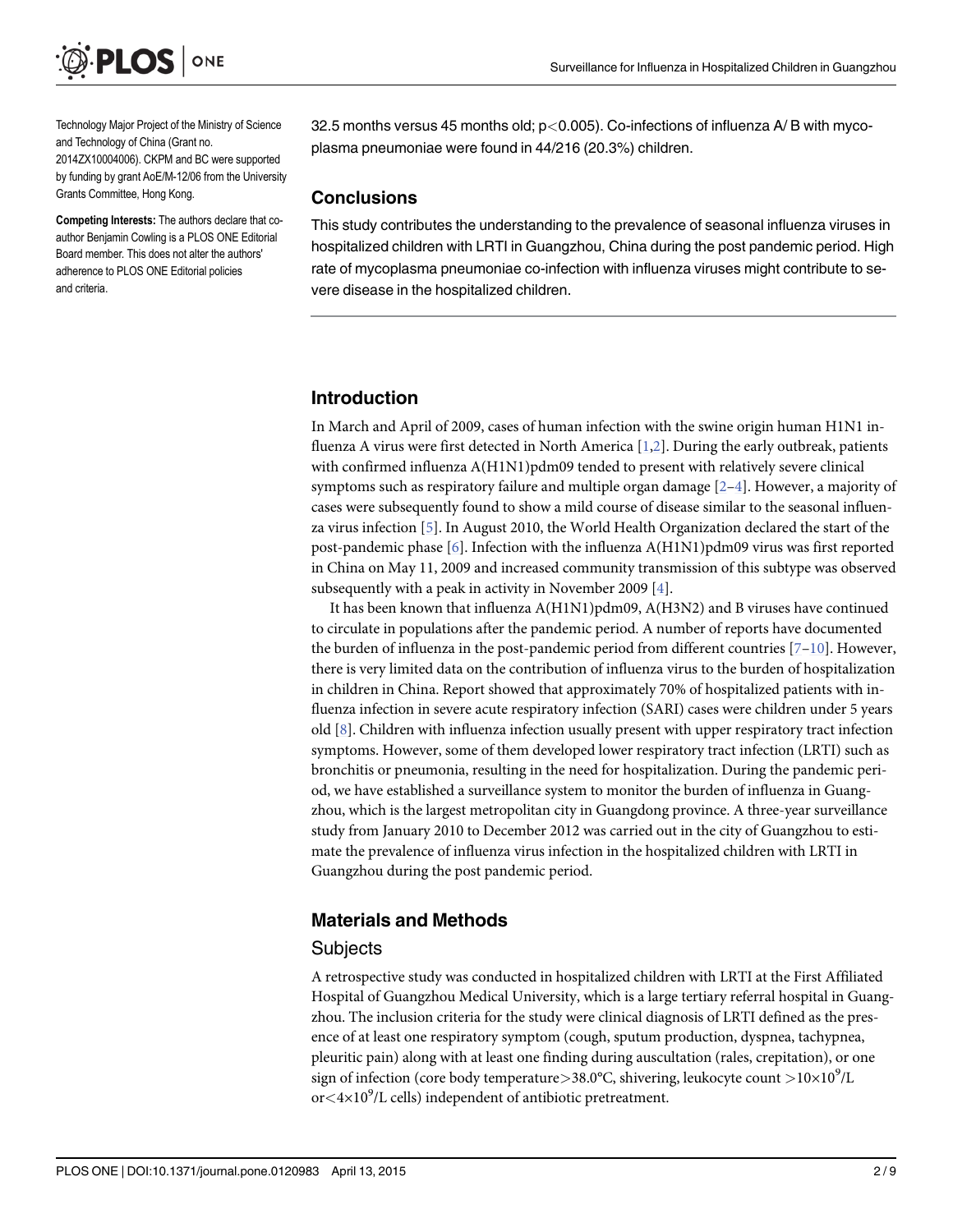<span id="page-2-0"></span>Throat swab samples from the patients were tested for influenza A H1N1pdm09, seasonal H3N2 and influenza B virus infection using real-time RT-PCR as described previously [\[11\]](#page-7-0). The clinical features and other factors among the three infection groups were compared. This study was approved by the ethics committee of the First Affiliated Hospital of Guangzhou Medical University which was waived the need for written consent since virologic testing was a routine diagnostic procedure and patient information saved at the study database was delinked from individual patient identifiers. The infection of mycoplasma pneumoniae was determined by an indirect immunofluorescent assay kit (PNEUMOSLIDE IgM, Vircell) for the simultaneous diagnosis in human serum of IgM antibodies. The presence of bacteria from throat swab, induced sputum or bronchoalveolar fluid were identified by VITEK 2 Compact system (BioMe´rieux, France).

# Statistical Analysis

GraphPad Prism 5 was employed for statistical analysis. Quantitative data are presented as the mean±standards deviation (SD) or median values with range. Normally distributed data were compared by analysis of variance(ANOVA); Otherwise, the non-parametric Kruskal-Wallis test was used. The categorical variables are reported as frequencies and percentages following comparison with Fisher's exact or a chi-square test. All hypothesis testing was two-sided; Levels of significance were set at a p value  $<$  0.05.

# **Results**

Throat samples from 3637 children with LRTI were collected in Guangzhou from January 2010 to December 2012 and 216 samples were identified as influenza A/B positive (5.94%). Among the positive cases, 26 (12.04%) were influenza A H1N1pdm09, 131 (60.65%) were H3N2 and 59 (27.31%) were influenza B [\(Table 1](#page-3-0)). Generally, the peak of the detection rates occurred in March each year. After the pandemic period, the detections of influenza A(H1N1) pdm09 reappeared in February and March 2011. Influenza A(H3N2) virus predominated in 2010 and 2012. Influenza B virus was found to co-circulated with H3N2 but fewer cases were identified at the same period of time ( $Fig 1$ ). The mean age of infection with influenza A H1N1pdm09, H3N2 and influenza B virus were 34.38 months, 32.47 months, and 45.04 months respectively ([Table 1](#page-3-0)). Similar attack rate from all age groups was observed in those children infected with H1N1pdm09 and H3N2. Lower detection rates of influenza B/Yamagata were found in all age groups (less than 10%). However, over 40% of influenza B/Victoria cases were observed in children older than 48 months [\(Fig 2\)](#page-4-0). We did not find any significant difference in the age distribution of B/Victoria versus B/Yamagata cases ( $p = 0.50$ ; chi-squared test).

A higher proportion of the influenza positive cases were identified as pneumonia compared to acute bronchitis in admission diagnoses (H1N1pdm09: 76.9% vs 23.1%; H3N2: 71.0% vs 29.0%; B: 64.4% vs 35.6%). However, there was no significant difference among three groups  $(p = 0.47)$  [\(Table 1\)](#page-3-0). We found that around 37–40% of the patients among the three groups presented gastrointestinal symptoms (H1N1pdm09: 38.5%; H3N2: 40.5%; B: 37.3%) ([Table 1\)](#page-3-0). Interestingly, a large proportion of influenza A/B infected hospitalized children were identified with mycoplasma pneumoniae (MP) co-infection. The co-infection rate is higher in the group of influenza A H1N1pdm09 (38.46%) infection compared to the groups of seasonal H3N2 (13.74%,) or influenza B (27.12%) (p<0.05) [\(Table 1](#page-3-0)). On the other hand, cases of co-infection with bacteria were rare in our study. The duration of hospitalization in influenza A (H1N1) pdm09, seasonal H3N2 and B group were 8.69±5.55days, 10.00±7.25days and 9.05±3.51days respectively ( $p = 0.46$ ). All cases were discharged from our hospital and no patients died. We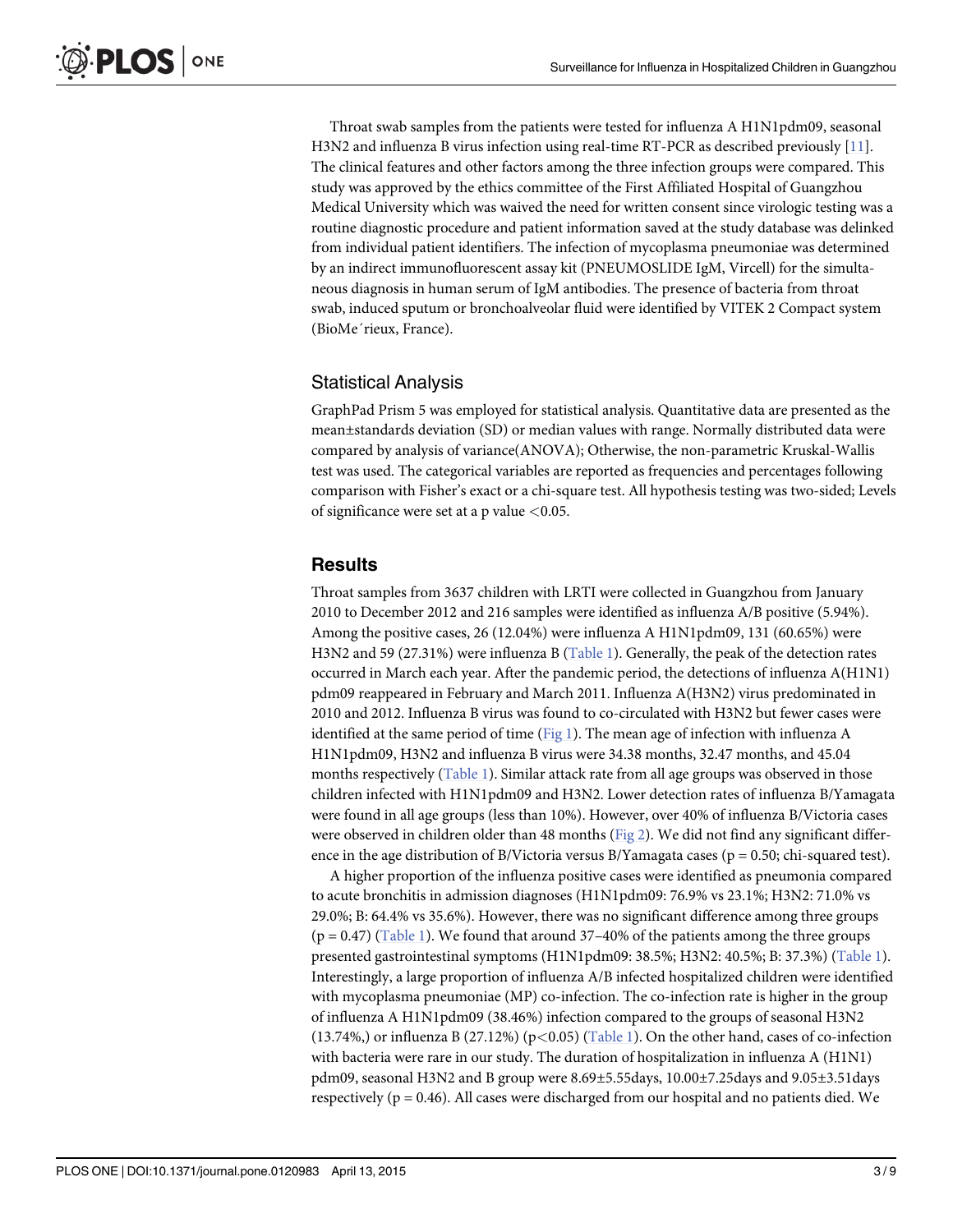| Clinical<br>Variables | A/H1N1<br>(pdm09)<br>$(n = 26)$ | A/H3N2<br>$(n = 131)$ | в<br>$(n = 59)$ | P <sup>1</sup> | <b>Clinical Variables</b>                | <b>A/H1N1</b><br>(pdm09)<br>$(n = 26)$ | A/H3N2<br>$(n = 131)$ | в<br>$(n = 59)$ | P <sup>1</sup> |
|-----------------------|---------------------------------|-----------------------|-----------------|----------------|------------------------------------------|----------------------------------------|-----------------------|-----------------|----------------|
| <b>Males</b>          | 16                              | 94                    | 38              | 0.4304         | Loss of appetite                         | 7(26.9)                                | 34(26.0)              | 16(27.1)        | 0.9838         |
| Mean age±SD,<br>m     | 34.4±34.1                       | 32.5±34.6             | 45.0<br>±32.5   | 0.0046         | <b>Stomachache</b>                       | 1(3.9)                                 | 3(2.3)                | 2(3.4)          | <b>ND</b>      |
| Febrile<br>seizures   | 2(7.7)                          | 5(3.8)                | 3(5.1)          | 0.6784         | <b>Diarrhea</b>                          | 1(3.9)                                 | 5(3.9)                | 2(3.4)          | <b>ND</b>      |
| <b>Shivering</b>      | 2(7.7)                          | 11(8.4)               | 9(15.3)         | 0.3179         | gastrointestinal symptoms                | 10(38.5)                               | 53(40.5)              | 22(37.3)        | 0.9134         |
| Fever <sup>2)</sup>   | 25(96.2)                        | 116(88.5)             | 53(89.8)        | 0.0522         | <b>Crackles</b>                          | 15(57.7)                               | 59(45.0)              | 21(35.6)        | 0.1550         |
| Max Temp (°C)         | 39.13±1.04                      | 39.20±0.74            | 39.22<br>±0.96  | <b>ND</b>      | three-concave sign                       | 1(3.9)                                 | 2(1.5)                | 2(3.4)          | <b>ND</b>      |
| Headache              | 2(7.7)                          | 2(1.5)                | 2(3.4)          | 0.2053         | Lymphadenopathy                          | 4(15.4)                                | 39(29.8)              | 21(35.6)        | 0.1705         |
| Myalgia               | 0                               | $\mathbf{0}$          | 5(8.5)          | ND             | <b>Antiadoncus</b>                       | 14(53.9)                               | 60(45.8)              | 36(61.0)        | 0.1445         |
| Acratia               | 0                               | 0                     | 1(1.7)          | <b>ND</b>      | <b>Throat herpes</b>                     | 1(3.9)                                 | 2(1.5)                | 2(3.4)          | <b>ND</b>      |
| <b>Rhinocleisis</b>   | 14(53.9)                        | 46(35.1)              | 20(33.9)        | 0.1647         | <b>Co-infection of bacteria</b>          | $\mathbf{0}$                           | 6(4.6)                | 2(3.4%)         | <b>ND</b>      |
| <b>Runny nose</b>     | 14(53.9)                        | 71(54.2)              | 27(45.8)        | 0.5470         | Co-infection of<br>Mycoplasma Pneumoniae | 10(38.5)                               | 18(13.7)              | 16(27.1)        | 0.0054         |
| Sneezing              | 0                               | 10(7.6)               | 5(8.5)          | <b>ND</b>      | <b>Acute bronchitis</b>                  | 6(23.1)                                | 38(29.0)              | 21(35.6)        | 0.4653         |
| Trachyphonia          | 0                               | 2(1.5)                | 1(1.7)          | <b>ND</b>      | Pneumonia                                | 20(76.9)                               | 93(71.0)              | 38(64.4)        | 0.4653         |
| Cough                 | 26(100)                         | 129(98.5)             | 55(93.2)        | <b>ND</b>      | <b>Duration of hospitalization</b>       | $8.7 + 5.6$                            | $10.0 \pm 7.3$        | $9.1 \pm 3.5$   | 0.4645         |
| Sputum<br>production  | 5(19.2)                         | 35(26.7)              | 19(32.2)        | 0.4657         | Complication                             | 4(15.4)                                | 34(26.0)              | 13(22.0)        | 0.8221         |
| Wheezing              | 6(23.1)                         | 37(28.2)              | 8(13.6)         | 0.0877         | <b>Acute benign myositis</b>             | $\mathbf{0}$                           | $\mathbf{0}$          | 2(3.4)          | <b>ND</b>      |
| Tachypnea             | 2(7.7)                          | 15(11.5)              | 4(6.8)          | 0.5797         | <b>Impaired liver function</b>           | 1(3.9)                                 | 1(0.8)                | 0               | <b>ND</b>      |
| Vomiting              | 4(15.4)                         | 21(16.0)              | 12(20.3)        | 0.7425         | <b>Cost median (RMB)</b>                 | 3765                                   | 3821                  | 4254            | 0.4097         |

#### [Table 1.](#page-2-0) Clinical presentation and laboratory findings of the children with influenza virus infection.

Data are shown as numbers (%) unless otherwise specified.

 $1)$  Comparisons were made among A(H1N1)pdm09, seasonal H3N2,and influenza B by using ANOVA for quantitative characteristics and Fisher's exact or chi-square test for categorical variables, respectively.

<sup>2)</sup> Denotes the highest body temperature of feverish patients before and on admission to hospital.

ND: Not determined

doi:10.1371/journal.pone.0120983.t001

<span id="page-3-0"></span> $\mathsf{PLOS}\hspace{1pt}$  one

found that the cost of treatment of the children during hospitalization was similar among the three influenza subtypes (3765, 3821, 4254 respectively;  $p = 0.41$ ).

Chronic respiratory disease appeared to be a risk factor for influenza among the children with LRTI ([Table 2\)](#page-5-0). However, no statistically significant differences were observed among the three infection groups with underlying conditions. A high proportion of children with the infection of influenza A(H1N1)pdm09, A(H3N2) and B were living in a secondhand smoking environment (50%, 50%, 46.78% respectively;  $p = 0.99$ ). The proportion of caesarean was relatively high in each group of our study  $(46.15\%, 44.27\% \text{ and } 44.07\% \text{ respectively}; p = 0.98)$ 

#### **Discussion**

We conducted a retrospective surveillance study of influenza A/B infection in hospitalized children with LRTI in Guangzhou city during the post-pandemic period. This study was benefited from the establishment of a sentinel surveillance system for suspected SARS or avian influenza infection cases implemented since 2008. Data from our study showed that three virus subtypes are co-circulating in the community and influenza A (H3N2) was detected more frequently compared to H1N1pdm09 and influenza B among the hospitalized children with LRTI.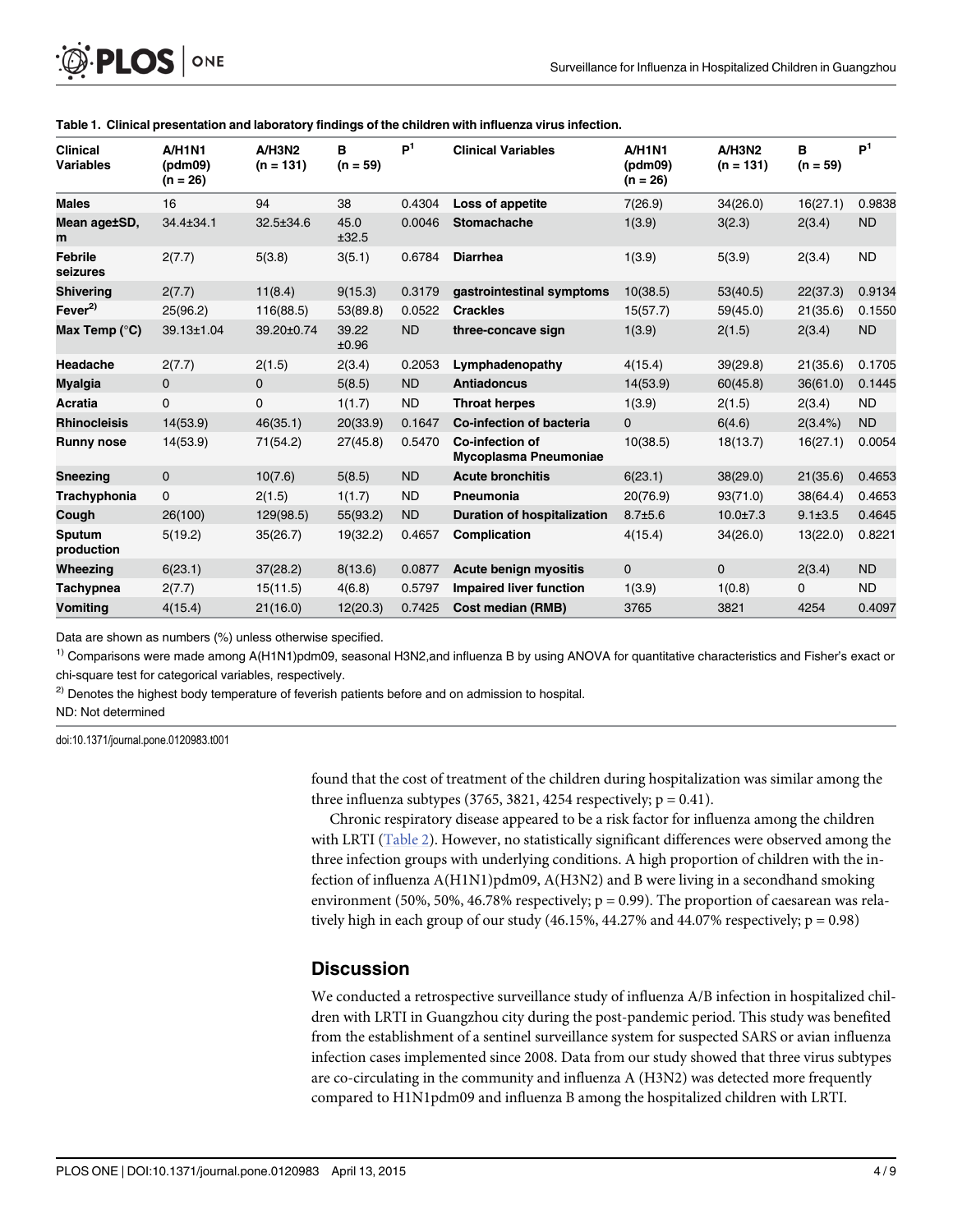<span id="page-4-0"></span>



doi:10.1371/journal.pone.0120983.g001

The prevalence of the influenza subtypes in hospitalized children with LRTI from this three-year study is consistent with previous findings from the study of outpatients with ILI in the GuangDong province [\[12\]](#page-7-0). In early 2010, infection cases of H1N1pdm09 declined dramatically while H3N2 and influenza B were predominant in the population until the end of 2010.





doi:10.1371/journal.pone.0120983.g002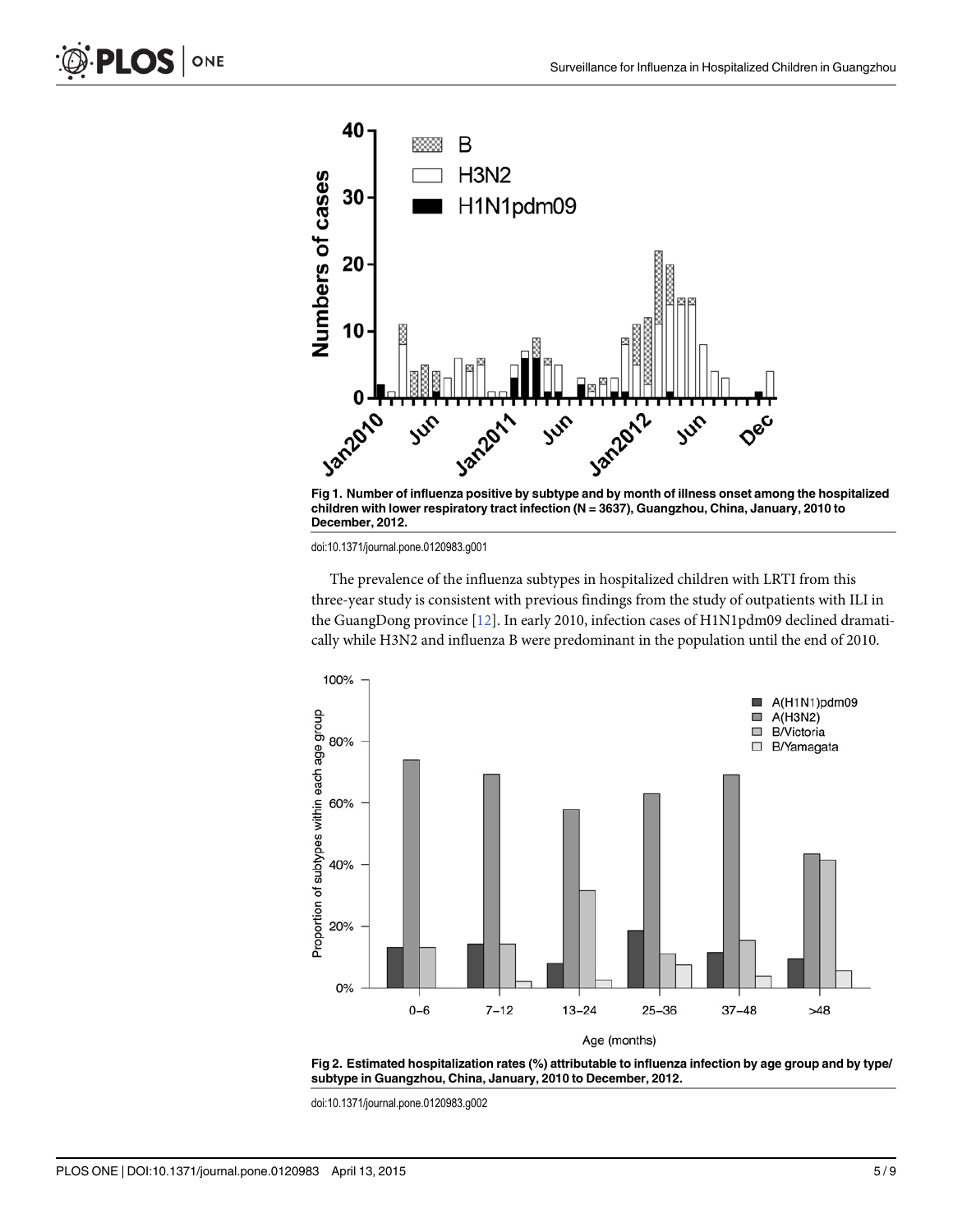<span id="page-5-0"></span>

| <b>Factors</b>            | $A/H1N1pdm09 (n = 26)$ | $A/H3N2$ (n = 131) | $B(n = 59)$ | $P^{1)}$  |
|---------------------------|------------------------|--------------------|-------------|-----------|
| <b>Secondhand smoke</b>   | 10(38.5)               | 45(34.4)           | 20(33.9)    | 0.9912    |
| Caesarean                 | 12(46.2)               | 58(44.3)           | 26(44.1)    | 0.9823    |
| $>1$ Underlying condition | 6(42.3)                | 53(40.5)           | 19(32.2)    | 0.7917    |
| Prematurity               | 1(3.8)                 | 8(6.1)             | 7(11.9)     | 0.2847    |
| Pulmonary                 | 4(15.4)                | 15(11.5)           | 8(13.6)     | 0.9722    |
| <b>Neurologic</b>         | 1(3.8)                 | 3(2.3)             | 1(1.7)      | <b>ND</b> |
| Cardiac                   | O(0)                   | 2(1.5)             | 2(3.4)      | <b>ND</b> |
| Renal                     | 1(3.8)                 | 1(0.8)             | 0(0)        | <b>ND</b> |

#### [Table 2.](#page-3-0) Personal history of the studied patients with influenza virus infection.

Data are shown as number (%)

<sup>1)</sup> Comparisons were made using Fisher's exact test for categorical variables.

ND: Not determined

doi:10.1371/journal.pone.0120983.t002

The recurrence of H1N1pdm09 was observed during the first half of 2011 and was then replaced by influenza B. In 2012, influenza A H3N2 and influenza B were found to be the major subtypes co-circulating in the population. In general, influenza activity peaked in the spring during the three years. A similar circulation pattern of influenza subtypes in hospitalized children was observed in the central China and Hong Kong in the post-pandemic period when compared to our findings [\[7,8](#page-7-0)]. Taken together, our results contribute to a deeper understanding of the prevalence of influenza subtypes in the southern China.

Numerous studies have investigated the age distribution of hospitalized patients who were infected by pandemic and seasonal influenza viruses after the pandemic period  $[8, 13-16]$  $[8, 13-16]$  $[8, 13-16]$  $[8, 13-16]$  $[8, 13-16]$  $[8, 13-16]$  $[8, 13-16]$ . Our study focuses on understanding the attack age group of different influenza subtypes in hospitalized children who were suffered from relatively respiratory illness (mainly pneumonia or acute bronchitis) and correlate to the clinical manifestation. A higher mean age was observed from the group of influenza B infection (B: 45.0 months vs H1N1pdm09: 34.4 months vs H3N2: 32.5 months) and a large proportion (>47%) of influenza B virus infected children in our study were older than 48 months. Our findings are consistent to several studies that children with influenza B are usually older than those with influenza A and a close mean age between patients with H1N1pdm09 and seasonal influenza A infection  $[14, 17-19]$  $[14, 17-19]$  $[14, 17-19]$  $[14, 17-19]$  $[14, 17-19]$  $[14, 17-19]$ . Interestingly, a downwardshift in age distribution was found in the hospitalized children infected by H1N1pdm09, H3N2 or influenza B virus in central China. Different outcomes from the two location of China may associate to the climates, diet or other environmental factors.

Although we have found quite high numbers of patients with gastrointestinal symptoms among the three groups, no difference of any clinical presentation and duration of hospitalization between the infection groups by H1N1pdm09, H3N2 and influenza B viruses was observed. It has been reported that children in Nicaragua had a higher clinical attack rate of H1N1pdm09 compared to the group of seasonal influenza A/B viruses during the pandemic period [\[20](#page-7-0)]. The group of H1N1pdm09 showed more symptoms of lower respiratory infection and gastrointestinal symptoms than those who were infected by seasonal influenza viruses. However, an age-matched comparison study from Hong Kong demonstrated that there was no difference in most of the clinical presentation including the gastrointestinal symptoms between the hospitalized children infected by the pandemic and seasonal subtypes  $[13]$  $[13]$  $[13]$ . Similar studies have also been done during the post pandemic phase in Athens that the clinical presentation was similar between the children who were infected by the pandemic or seasonal influenza viruses [[14\]](#page-7-0). However, a shorter mean length of hospitalization from the pandemic H1N1 group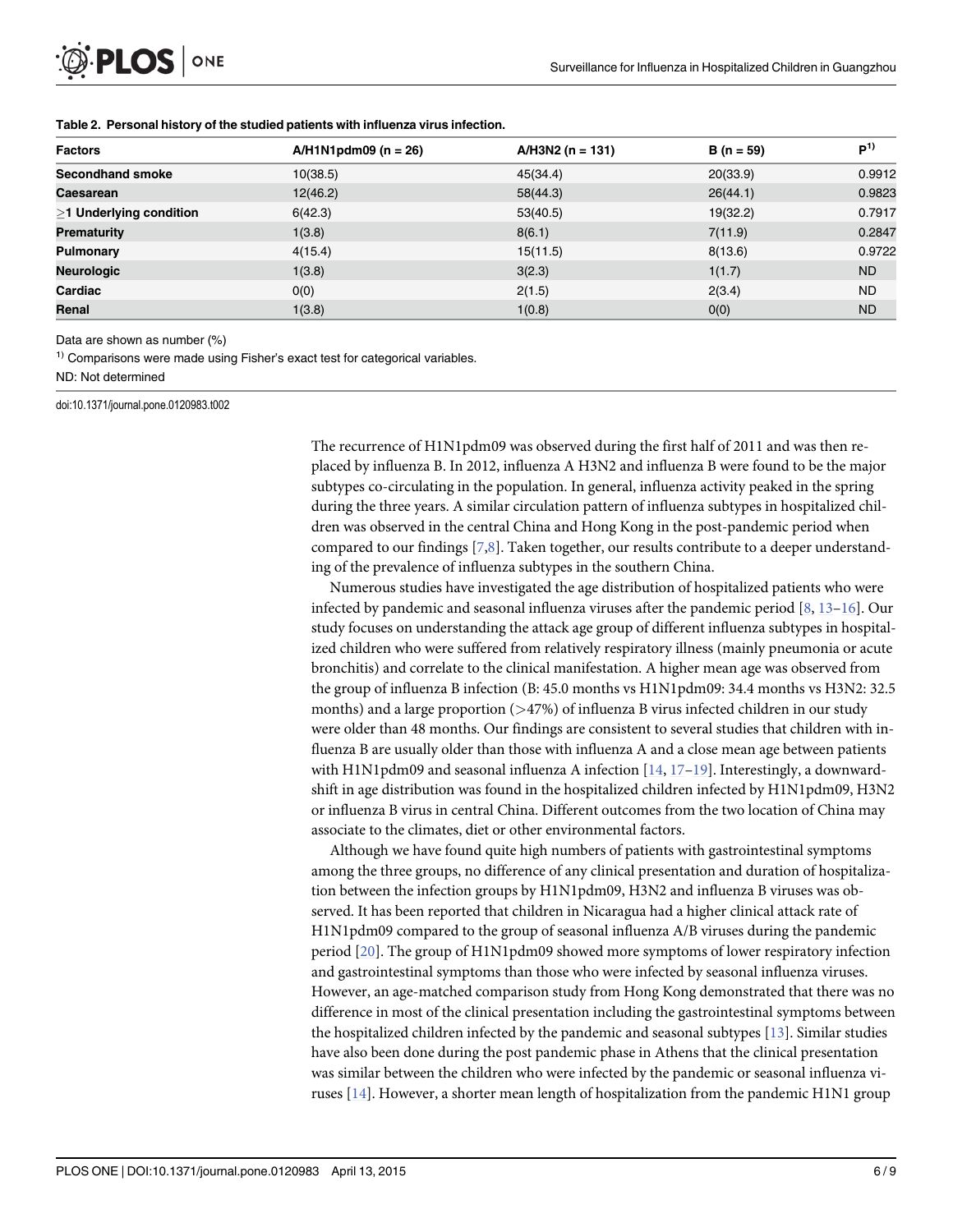<span id="page-6-0"></span>was observed in the same study. It could be due to the fact that 97% of the patients infected by H1N1pdm09 virus in the study had received oseltamivir while none of the patients in the seasonal cohort received antivirals. On the other hand, there is no routine antiviral therapy such as oseltamivir given to the patients with similar clinical presentation in China. Although study showed that having an underlying neurologic disorder is a risk factor for admission to the ICU with influenza A (H1N1) pdm09 [[21](#page-7-0)], similar association was no found in our study which may due to the limited numbers of related cases.

Interestingly, a high percentage of cases with co-infection of mycoplasma pneumoniae were commonly found in all of our study groups. This finding may be associated with the fact that mycoplasma pneumonia is one of the common pathogens to cause community-acquired respiratory infections and atypical pneumonia [\[22\]](#page-7-0). It has been reported that prevalence of this pathogen in children reached to 24.65% in China [[23](#page-8-0)]. However, whether the co-infection of influenza viruses may enhance the pathogenicity during the infection is still needed to be further investigated. While in developed countries, the bacterial co-infection rate reaches up to approximately 28%, only very limited cases from this study were identified as bacterial coinfection [[24\]](#page-8-0). It may due to the different of the clinical practice on frequent use of antibiotics in China.

There are some limitations in this study. Firstly, our study did not conduct in all hospitals in Guangzhou city. Although our hospital is one of the biggest respiratory disease hospitals in Guangzhou, we have no enough data to estimate the total number of influenza virus infected cases among the whole city. Secondly, throat swabs instead of nasopharyngeal swabs were collected and used to detect influenza infection in this study. Our detection may not fully cover all the positive patients who the infection mainly localized at the upper respiratory tract. Thirdly, the patients screening in this study is based on the definition of LRTI but not SARI although there are only slightly differences between them.

In conclusion, higher infection rate of seasonal H3N2 was found in hospitalized children with LRTI than with pdm09 H1N1 and influenza B infection. The severity of the infections was generally mild and no difference in the clinical presentation among the three subtypes was observed. The mycoplasma pneumonia but not bacterial co-infections were commonly found in our cases.

# Supporting Information

[S1 Dataset.](http://www.plosone.org/article/fetchSingleRepresentation.action?uri=info:doi/10.1371/journal.pone.0120983.s001) Raw Dataset of the study. (XLSX)

# Acknowledgments

We thanks Horace Lee for the technical support.

# Author Contributions

Conceived and designed the experiments: WDG XYG ZFY DHC. Performed the experiments: WDG XYG TTC SGW SHP. Analyzed the data: WDG XYG CKPM BJC ZFY DHC. Contributed reagents/materials/analysis tools: ZFY DHC. Wrote the paper: WDG XYG CKPM ZFY DHC.

#### References

[1.](#page-1-0) Chowell G, Bertozzi SM, Colchero MA, Lopez-Gatell H, Alpuche-Aranda C, et al. (2009) Severe respiratory disease concurrent with the circulation of H1N1 influenza. N Engl J Med 361: 674–679. doi: [10.](http://dx.doi.org/10.1056/NEJMoa0904023) [1056/NEJMoa0904023](http://dx.doi.org/10.1056/NEJMoa0904023) PMID: [19564633](http://www.ncbi.nlm.nih.gov/pubmed/19564633)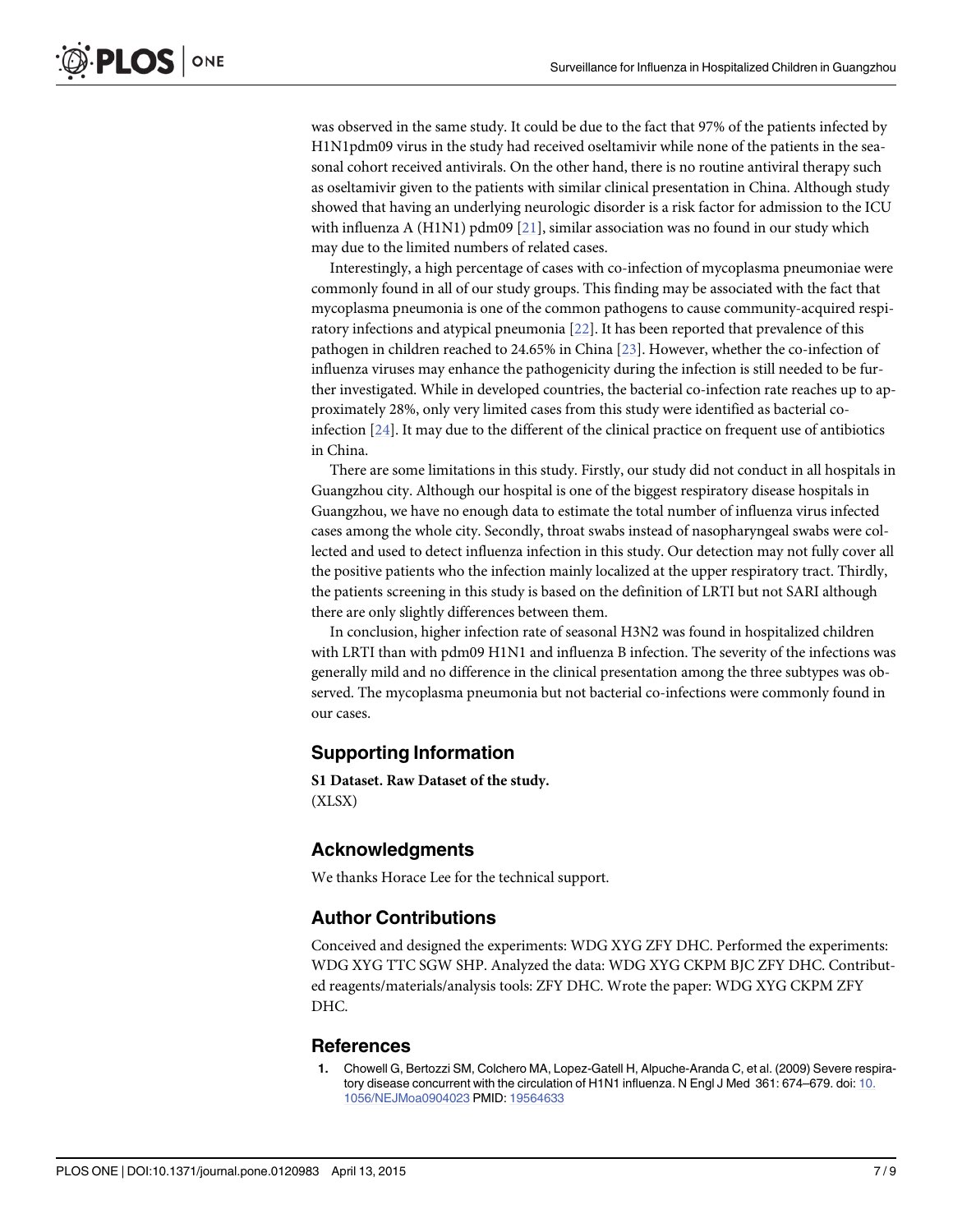- <span id="page-7-0"></span>[2.](#page-1-0) Perez-Padilla R, de la Rosa-Zamboni D, Ponce de Leon S, Hernandez M, Quin ˜ones-Falconi F, et al. (2009) Pneumonia and respiratory failure from swine- origin influenza A (H1N1) in Mexico. N Engl J Med 361: 680–689. doi: [10.1056/NEJMoa0904252](http://dx.doi.org/10.1056/NEJMoa0904252) PMID: [19564631](http://www.ncbi.nlm.nih.gov/pubmed/19564631)
- 3. Lister P, Reynolds F, Parlsow R, Chan A, Cooper M, et al. (2009) Swine-origin influenza virus H1N1, seasonal influenza virus, and critical illness in children. Lancet 374: 605–607. doi: [10.1016/S0140-](http://dx.doi.org/10.1016/S0140-6736(09)61511-7) [6736\(09\)61511-7](http://dx.doi.org/10.1016/S0140-6736(09)61511-7) PMID: [19700001](http://www.ncbi.nlm.nih.gov/pubmed/19700001)
- [4.](#page-1-0) Zhan YQ, Chen RC, Zhou R, Wang YT, et al. (2012) A prospective comparison of the epidemiological and clinical characteristics of pandemic (H1N1) 2009 influenza A virus and seasonal influenza A viruses in Guangzhou, South China in 2009. Jpn J Infect Dis. 65:208–14. PMID: [22627301](http://www.ncbi.nlm.nih.gov/pubmed/22627301)
- [5.](#page-1-0) Kelly H, Ip DK, Wu JT, Leung GM, Cowling BJ. (2013) Case fatality risk of influenza A (H1N1pdm09): a systematic review. Epidemiology. 24:830–41. doi: [10.1097/EDE.0b013e3182a67448](http://dx.doi.org/10.1097/EDE.0b013e3182a67448) PMID: [24045719](http://www.ncbi.nlm.nih.gov/pubmed/24045719)
- [6.](#page-1-0) Eurosurveillance Editorial Team. (2010) World Health Organization declares post-pandemic phase. Euro Surveill.15.
- [7.](#page-1-0) Cowling BJ, Chan KH, Feng S, Chan EL, Lo JY, Peiris JS, Chiu SS. (2014) The effectiveness of influenza vaccination in preventing hospitalizations in children in Hong Kong, 2009–2013. Vaccine. pii: S0264-410X(14)01051-2.
- [8.](#page-1-0) Yu H, Huang J, Huai Y, Guan X, Klena J, Liu S, et al. (2014) The substantial hospitalization burden of influenza in central China: surveillance for severe, acute respiratory infection, and influenza viruses, 2010–2012. Influenza Other Respir Viruses. 8:53–65. doi: [10.1111/irv.12205](http://dx.doi.org/10.1111/irv.12205) PMID: [24209711](http://www.ncbi.nlm.nih.gov/pubmed/24209711)
- 9. Dangi T, Jain B, Singh AK, Mohan M, Dwivedi M, et al. (2014) Influenza virus genotypes circulating in and around Lucknow, Uttar Pradesh, India, during post pandemic period, August 2010—September 2012. Indian J Med Res. 139:418–26. PMID: [24820836](http://www.ncbi.nlm.nih.gov/pubmed/24820836)
- [10.](#page-1-0) Age distribution of influenza like illness cases during post-pandemic A(H3N2): comparison with the twelve previous seasons, in France. Turbelin C, Souty C, Pelat C, Hanslik T, Sarazin M, Blanchon T, Falchi A. PLoS One. 2013 Jun 5; 8(6):e65919. doi: [10.1371/journal.pone.0065919](http://dx.doi.org/10.1371/journal.pone.0065919) Print 2013. PMID: [23755294](http://www.ncbi.nlm.nih.gov/pubmed/23755294)
- [11.](#page-2-0) Centers for Disease Control and Prevention. (2009) CDC protocol of real time RTPCR for swine influenza A (H1N1). [http://www.who.int/entity/csr/resources/publications/swineflu/](http://www.who.int/entity/csr/resources/publications/swineflu/CDCrealtimeRTPCRprotocol_20090428.pdf) [CDCrealtimeRTPCRprotocol\\_20090428.pdf](http://www.who.int/entity/csr/resources/publications/swineflu/CDCrealtimeRTPCRprotocol_20090428.pdf).
- [12.](#page-4-0) Lin J, Kang M, Zhong H, Zhang X, Yang F, et al. (2013) Influenza seasonality and predominant sub-types of influenza virus in Guangdong, China, 2004–2012. J Thorac Dis. Suppl 2: :S109–17. doi: [10.](http://dx.doi.org/10.3978/j.issn.2072-1439.2013.08.09) [3978/j.issn.2072-1439.2013.08.09](http://dx.doi.org/10.3978/j.issn.2072-1439.2013.08.09) PMID: [23977430](http://www.ncbi.nlm.nih.gov/pubmed/23977430)
- [13.](#page-5-0) Chiu SS, Chan KH, Wong WH, Chan EL, Peiris JS. (2011) Age-matched comparison of children hospitalized for 2009 pandemic H1N1 influenza with those hospitalized for seasonal H1N1 and H3N2. PLoS One. 6:e21837. doi: [10.1371/journal.pone.0021837](http://dx.doi.org/10.1371/journal.pone.0021837) PMID: [21799750](http://www.ncbi.nlm.nih.gov/pubmed/21799750)
- [14.](#page-5-0) Stripeli F, Logotheti I, Vraila VM, Balta C, Patsioura A, Papaevangelou V, Papadatos I, Baka A, Tsiodras S, Tsolia MN. (2013) Pandemic influenza A vs seasonal influenza A in hospitalized children in Athens. Paediatr Int Child Health. 2046905513Y0000000111.
- 15. Cohen AL, Hellferscee O, Pretorius M, Treurnicht F, Walaza S,et al. (2012) Epidemiology of influenza virus types and subtypes in South Africa, 2009–2012. Emerg Infect Dis. 20:1162–9.
- [16.](#page-5-0) Le MN, Yoshida LM, Suzuki M, Nguyen HA, Le HT, et al. (2014) Impact of 2009 pandemic influenza among Vietnamese children based on a population-based prospective surveillance from 2007 to 2011. Influenza Other Respir Viruses. 8:389–96. doi: [10.1111/irv.12244](http://dx.doi.org/10.1111/irv.12244) PMID: [24602158](http://www.ncbi.nlm.nih.gov/pubmed/24602158)
- [17.](#page-5-0) Daley AJ, Nallusamy R, Isaacs D (2000) Comparison of influenza A and influenza B virus infection in hospitalized children. J Paediatr Child Health 36:332–335. PMID: [10940165](http://www.ncbi.nlm.nih.gov/pubmed/10940165)
- 18. Peltola V, Ziegler T, Ruuskanen O (2003) Influenza A and B virus infections in children. Clin Infect Dis 36:299–305. PMID: [12539071](http://www.ncbi.nlm.nih.gov/pubmed/12539071)
- [19.](#page-5-0) Shen CF, Huang SC, Wang SM et al. (2008) Decreased leukocytes and other characteristics of laboratory findings of influenza virus infections in children. J Microbiol Immunol Infect 41:294–300. PMID: [18787735](http://www.ncbi.nlm.nih.gov/pubmed/18787735)
- [20.](#page-5-0) Gordon A, Saborío S, Videa E, López R, Kuan G, Balmaseda A, et al. (2010) Clinical attack rate and presentation of pandemic H1N1 influenza versus seasonal influenza A and B in a pediatric cohort in Nicaragua. Clin Infect Dis. 50:1462–7. doi: [10.1086/652647](http://dx.doi.org/10.1086/652647) PMID: [20420502](http://www.ncbi.nlm.nih.gov/pubmed/20420502)
- [21.](#page-6-0) Bagdure D, Curtis DJ, Dobyns E, Glode MP, Dominguez SR (2010) Hospitalized children with 2009 pandemic influenza A(H1N1): Comparison to seasonal influenza and risk factors for admission to the ICU. Plos One. 5:e15173. doi: [10.1371/journal.pone.0015173](http://dx.doi.org/10.1371/journal.pone.0015173) PMID: [21179517](http://www.ncbi.nlm.nih.gov/pubmed/21179517)
- [22.](#page-6-0) Kashyap S, Sarkar M (2010) Mycoplasma pneumonia: Clinical features and management. Lung India. 27:75–85. doi: [10.4103/0970-2113.63611](http://dx.doi.org/10.4103/0970-2113.63611) PMID: [20616940](http://www.ncbi.nlm.nih.gov/pubmed/20616940)